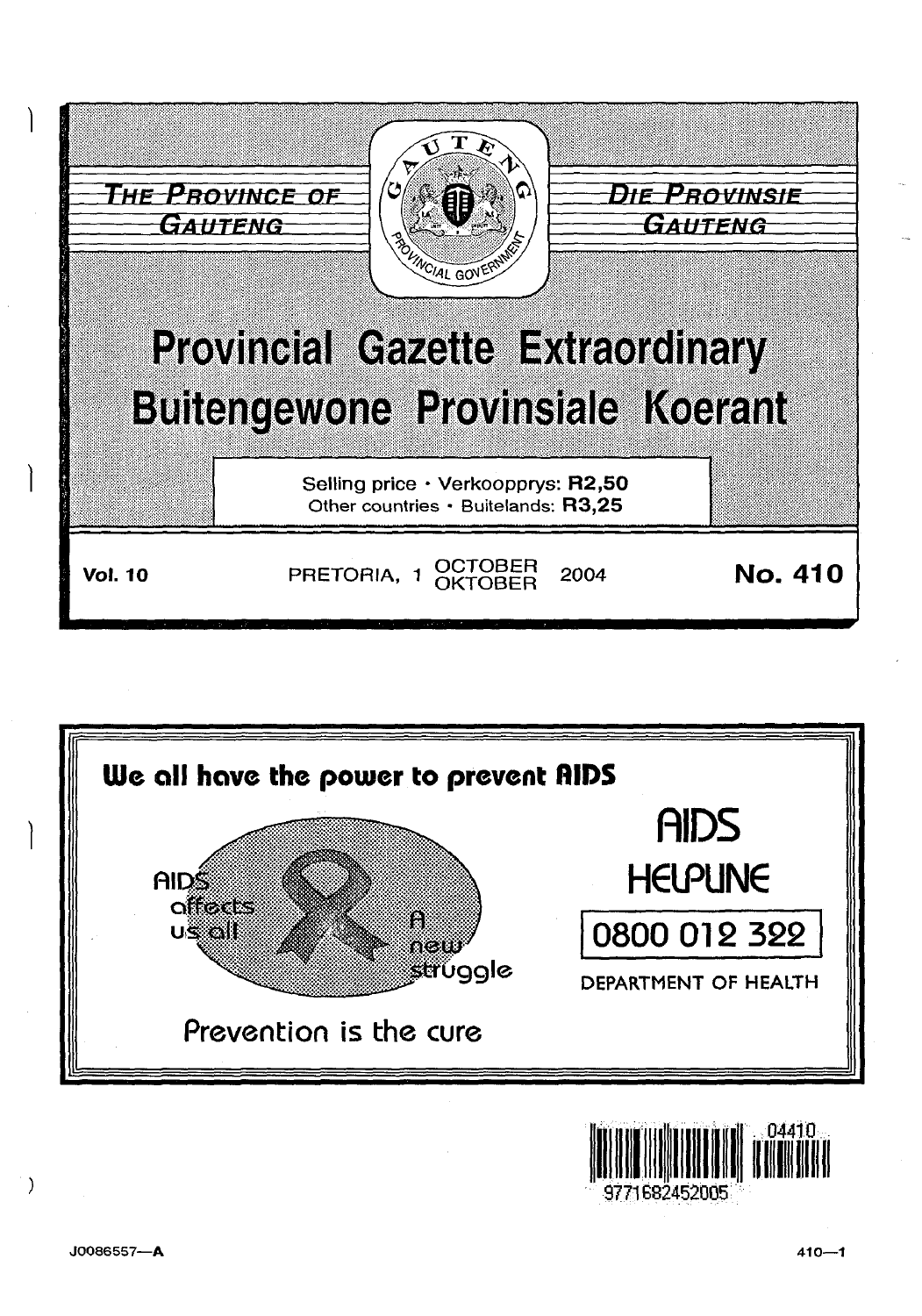## **CONTENTS • INHOUD**  المستخدم المستخدم المستخدم المستخدم المستخدم المستخدم المستخدم المستخدم المستخدم المستخدم المستخدم المستخدم ال<br>والمستخدم المستخدم المستخدم المستخدم المستخدم المستخدم المستخدم المستخدم المستخدم المستخدم المستخدم المستخدم ا

No. No.

# **LOCAL AUTHORITY NOTICE**

2100 Town-planning and Townships Ordinance ( 15/1986): City of Tshwane Metropolitan Municipality: Pretoria Amendment Scheme 9458 ........................... : ................................................................................................................................... .. 3 410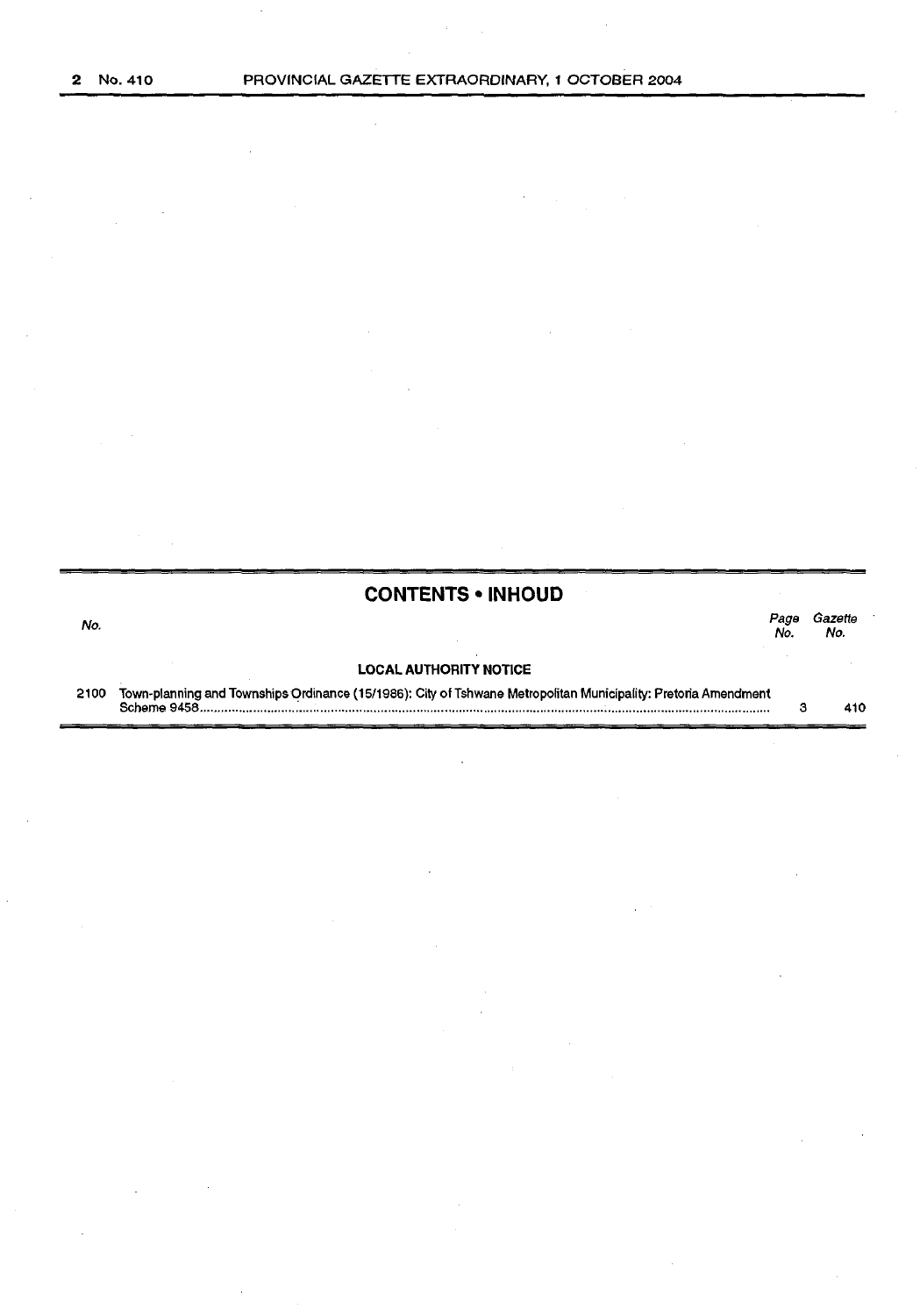## LOCAL AUTHORITY NOTICE

## LOCAL AUTHORITY NOTICE 2100

## CITY OF TSHWANE METROPOLITAN MUNICIPALITY

#### PRETORIA AMENDMENT SCHEME 9458

It is hereby notified in terms of the provisions of section 125 (1) of the Town-planning and Townships Ordinance, 1986 (Ordinance 15 of 1986), that the City of Tshwane Metropolitan Municipality has approved an amendment scheme with regard to the land in the township of Moreletapark Extension 75, being an amendment of the Pretoria Town-planning Scheme, 1974.

Map 3 and the scheme clauses of this amendment scheme are filed with the Acting General Manager: Legal Services, and are open to inspection during normal office hours.

This amendment is known as Pretoria Amendment Scheme 9458.

(K13/2/Moreletapark x75 (9458)) \_ September 2004

Acting General Manager: Legal Services (Notice No 928/2004)

## PLAASLIKE BESTUURSKENNISGEWING 2100

#### STAD TSHWANE METROPOLITAANSE MUNISIPALITEIT

#### PRETORIA WYSIGINGSKEMA 9458

Hierby word ingevolge die bepalings van artikel 125 (1) van die Ordonnansie op Dorpsbeplanning en Dorpe, 1986 (Ordonnansie 15 van 1986), bekend gemaak dat die Stad Tshwane Metropolitaanse Munisipaliteit 'n wysigingskema met betrekklng tot die grond in die dorp Moreletapark Uitbreldlng 75, synde 'n wysiging van die Pretoria-dorpsbeplanningskema, 1974, goedgekeur het.

Kaart 3 en die skemaklousules van hierdie wysigingskema word deur die Waarnemende Hoofbestuurder: Regsdienste, in bewaring gehou en le gedurende gewone kantoorure ter insae.

Hierdie wysiging staan bekend as Pretorla-wysigingskema 9458.

(K13/2/Moreletapark x75 (9458)) \_ September 2004

Waarnemende Hootbestuurder: Regsdlenste (Kennisgewing No 928/2004)

## CITY OF TSHWANE METROPOLITAN MUNICIPALITY

#### DECLARATION OF MORELETAPARK EXTENSION 75 AS APPROVED TOWNSHIP

In terms of section 103 of the Town-planning and Townships Ordinance, 1986 (Ordinance No 15 of 1986), the City of Tshwane Metropolitan Municipality hereby declares the Township of Moreletapark Extension 75 to be an approved township, subject to the conditions as set out in the Schedule hereto.

(K13/2/Moreletapark x75)

#### **SCHEDULE**

CONDITIONS UNDER WHICH THE APPLICATION MADE BY USTICA 1071 CC IN TERMS OF THE PROVISIONS OF CHAPTER Ill: PART C OF THE TOWN-PLANNING AND TOWNSHIPS ORDINANCE, 1986 (ORDINANCE NO 15 OF 1986), FOR PERMISSION TO ESTABLISH A TOWNSHIP ON PORTION 592 (A PORTION OF PORTION 503) OF THE FARM GARSTFONTEIN 374JR, PROVINCE OF GAUTENG, HAS BEEN GRANTED.

1. CONDITIONS OF ESTABLISHMENT

1.1 NAME

The name of the township shall be Moreletapark Extension 75.

1.2 DESIGN

The township shall consist of erven, parks and streets as indicated on General Plan SG No 8931/2003.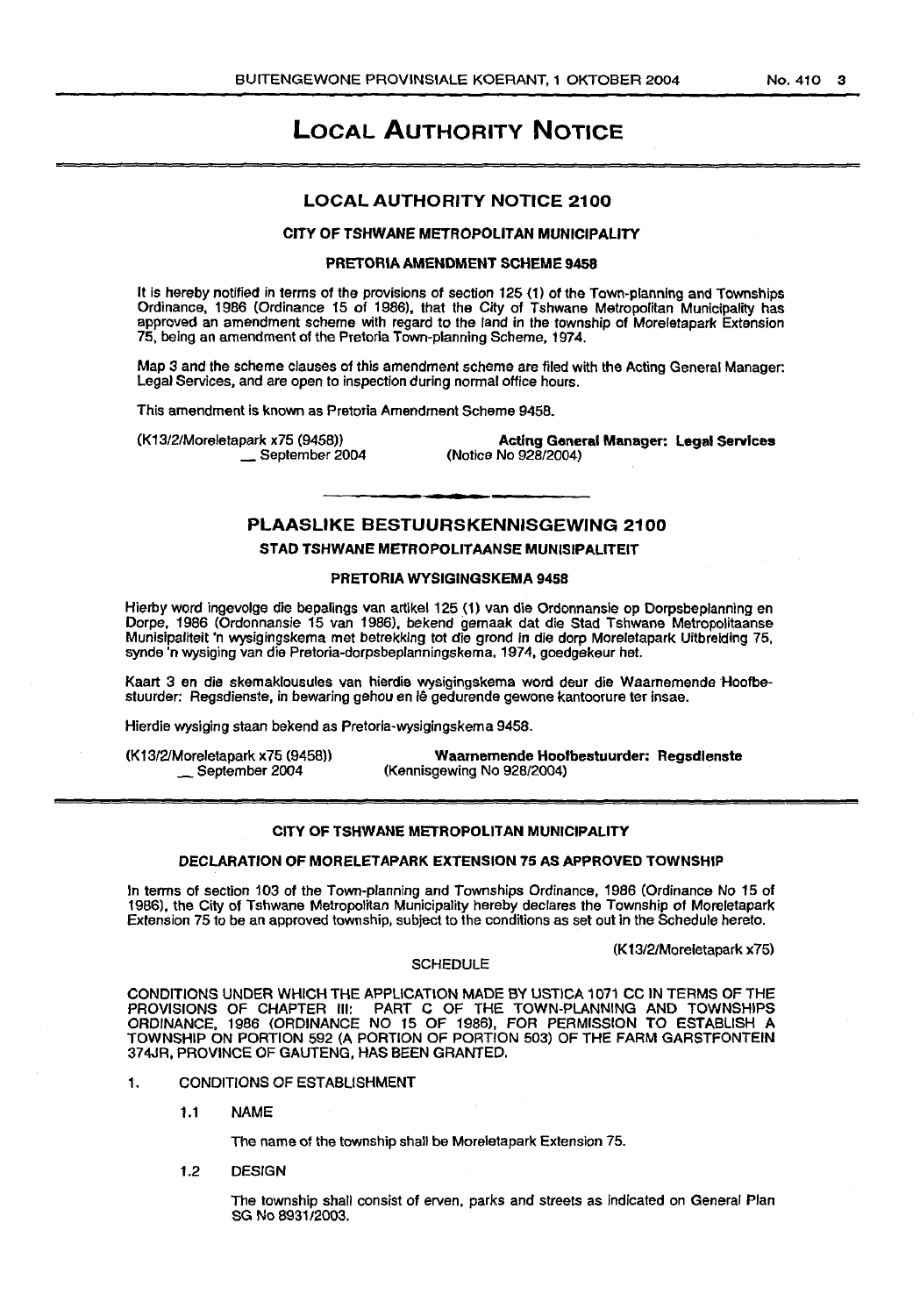## 1.3 DISPOSAL OF EXISTING CONDITIONS OF TITLE

All erven shall be made subject to existing conditions and servitudes, if any, including the reservation of the rights to minerals, but excluding -

- a) the following servitudes which do not affect the township;
- "5 KRAGTENS Notariele Akte Nr K1325/1975S, gedateer die 21ste MEl 1975, is 'n pyplynserwituut gesedeer aan die REPUBLIEK VAN SUID-AFRIKA, geheg aan gemelde Notariele Akte, soos meer volledig sal blyk uit gemelde Notariele Akte.
- 6. BY virtue of Notarial Deed No K746/1995S, dated the 19th DECEMBER, 1994, the within mentioned Property is subject to a Servitude, to convey water, by means of pipelines already laid, and which may hereafter be laid, along a strip of ground, 1,0188 hectares in extent, as indicated by the figures ABCD on Diagram SG No A9457/1992, as will more fully appear from the said Notarial Deed."
- b) the following servitude which affects Erven 7202, 7203, 7204, 7205, 7206 and 7219 (Park) in the township only;
- "7. ONDERHEWIG aan 'n Rioolpyplynserwituut, 3,00 meter wyd, ten gunste van die STADSRAAD VAN PRETORIA, die hartlyn van welke Serwituut aangedui word deur die lyn a'bcdefg', op die heraangehegte Kaart LG Nr 10320/1998."
- c) the following servitude which affects Erven 7205, 7206, 7207, 7209, 7210, 7212, 7214,7216, 7217 and 7218 in the township only;

"A servitude for Municipal purposes in favour of the City of Tshwane Metropolitan Municipality, as will more fully appear on Diagram SG 8930/2003 and registered by virtue of Notarial Deed of Servitude K 190/2004."

#### 1.4 LAND FOR MUNICIPAL PURPOSES

The following erf shall be transferred to the local authority by and at the expense of the township owner:

Parks (public open space) : Erf 7219 (Park).

#### 1.5 ACCESS

No ingress from Provincial Road K50 to the township and no egress to Provincial Road K50 from the township shall be allowed.

## 1.6 RECEIVING AND DISPOSAL OF STORMWATER

The township owner shall arrange the stormwater drainage of the township in such a way as to fit in with that of Road K50 and he shall receive and dispose of the stormwater running off or being diverted from the road.

## 1.7 REMOVAL OR REPLACEMENT OF MUNICIPAL SERVICES

Should it become necessary to move or replace any existing municipal services as a result of the establishment of the township, the cost thereof shall be borne by the township owner.

#### 1.8 ERECTION OF FENCE OR OTHER PHYSICAL BARRIER

The township owner shall at his own expense erect a fence or other physical barrier to the satisfaction of the Director-General: Department of Transport and Public Works, as and when required by him to do so, and the township owner shall maintain such fence or physical barrier in a good state of repair until such time as the erven in the township are transferred to ensuing landowners, after which the responsibility for the maintenance of such fence or physical barrier rests with the latter.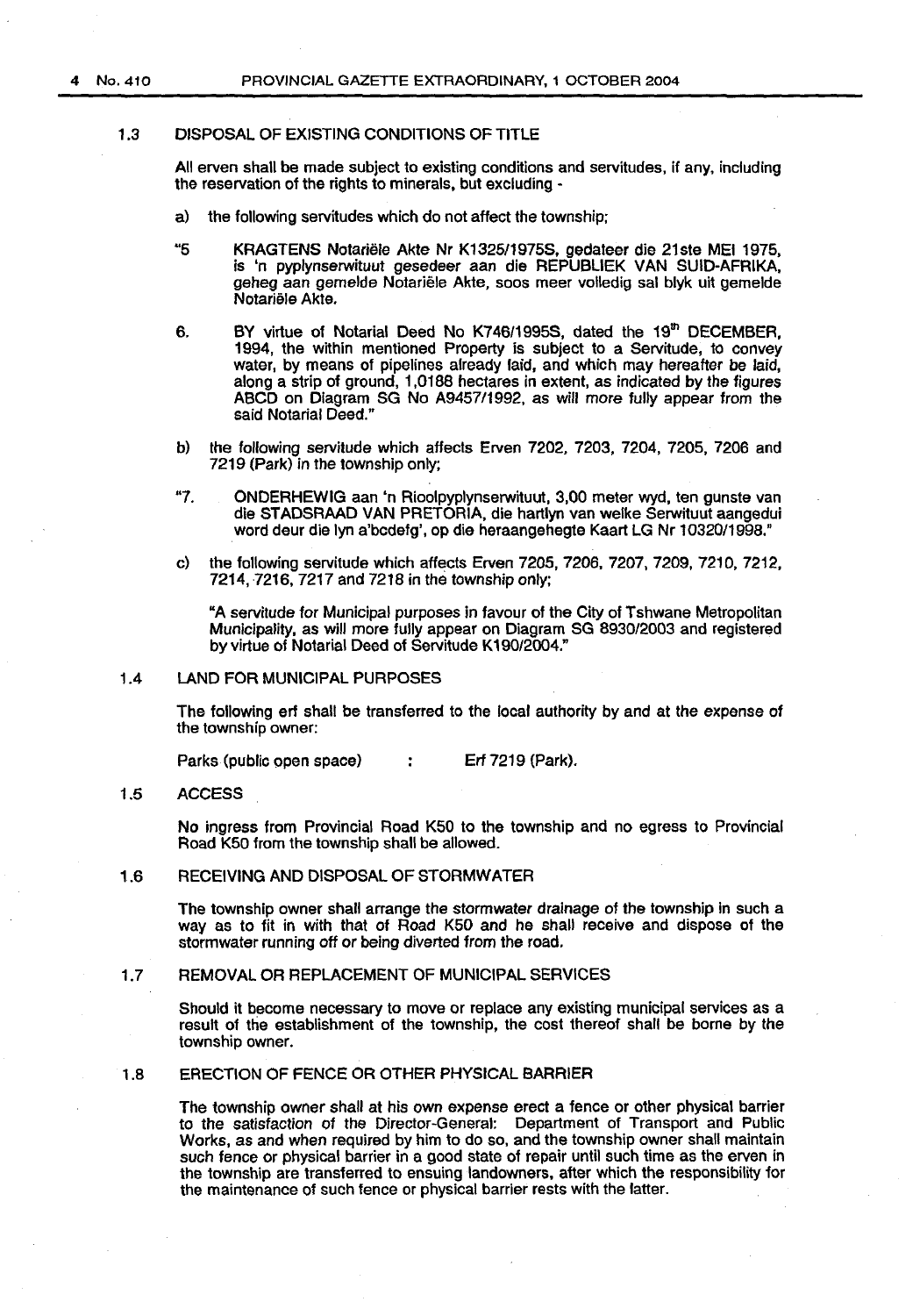#### 1.9 DEMOLITION OF BUILDINGS AND STRUCTURES

When required by the City of Tshwane Metropolitan Municipality to do so, the township owner shall at his own expense cause to be demolished to the satisfaction of the City of Tshwane Metropolitan Municipality all existing buildings and structures situated within building line reserves and side spaces or over common boundaries, or dilapidated structures.

## 1.10 REMOVAL OF LITTER

The township owner shall at his own expense have all litter within the township area removed to the satisfaction of the City of Tshwane Metropolitan Municipality, when required to do so by the City of Tshwane Metropolitan Municipality.

#### 1.11 REMOVAL AND/OR REPLACEMENT OF ESKOM POWER LINES

Should it become necessary to remove and/or replace any existing power lines of Eskom as a result of the establishment of the township, the cost thereof shall be borne by the township owner.

#### 1.12 REMOVAL AND/OR REPLACEMENT OF TELKOM SERVICES

Should it become necessary to remove and/or replace any existing Telkom services as a result of the establishment of the township, the cost thereof shall be borne by the township owner.

#### 1.13 RESTRICTION ON THE ALIENATION OF LAND IN RESPECT OF ERVEN 7184 UP TO AND INCLUDING ERF 7217

Regardless of the issuing of a certificate as contemplated in section 82(1)(b)(ii)(cc) of the Town-planning and Townships Ordinance, 1986 (Ordinance 15 of 1986), no erf in the township may be transferred or be dealt with otherwise until the City of Tshwane Metropolitan Municipality certifies that the developer has complied with the provisions of conditions 1.14.1 to 1.14.5 and 1.15 inclusive below.

#### 1.14 THE DEVELOPER'S OBLIGATIONS

#### 1.14.1 ASSOCIATION AND STATUTES

The developer must register a Section 21 Company (homeowners' association) in terms of the provisions of the Companies Act, 1973 (Act 61 of 1973). All the owners of units in the township must become members of the Section 21 Company. A copy of the registered Deed of Association (CM4) and the Company's Statutes must be submitted to the City of Tshwane Metropolitan Municipality.

The Association and Statutes must clearly state that the main objective of the homeowners' association is the maintenance of the internal engineering services of the development (ie water, sewerage, electricity, and the road and stormwater sewers). The developer is deemed to be a member of the Section 21 Company, with all the rights and obligations of an ordinary member, until the last erf has been transferred.

#### 1.14.2 PROVISION OF ENGINEERING DRAWINGS

The developer must submit to the Municipality complete engineering drawings in respect of internal sewers and sewer connection points and complete engineering drawings in respect of the internal road and stormwater sewers as well as water and electricity services, prior to the commencement of the construction of the said services.

#### 1.14.3 PROVISION OF A CERTIFICATE BY A PROFESSIONAL ENGINEER

Before any erf is transferred, the Municipality must be provided with a certificate by a Professional Engineer for water, sewerage, electricity, and the internal road and stormwater sewers, in which it is certified that the internal engineering services have been completed and that the engineers accept liability for the services. The Municipality may at its own discretion allow an exception in respect of the internal road and stormwater sewers.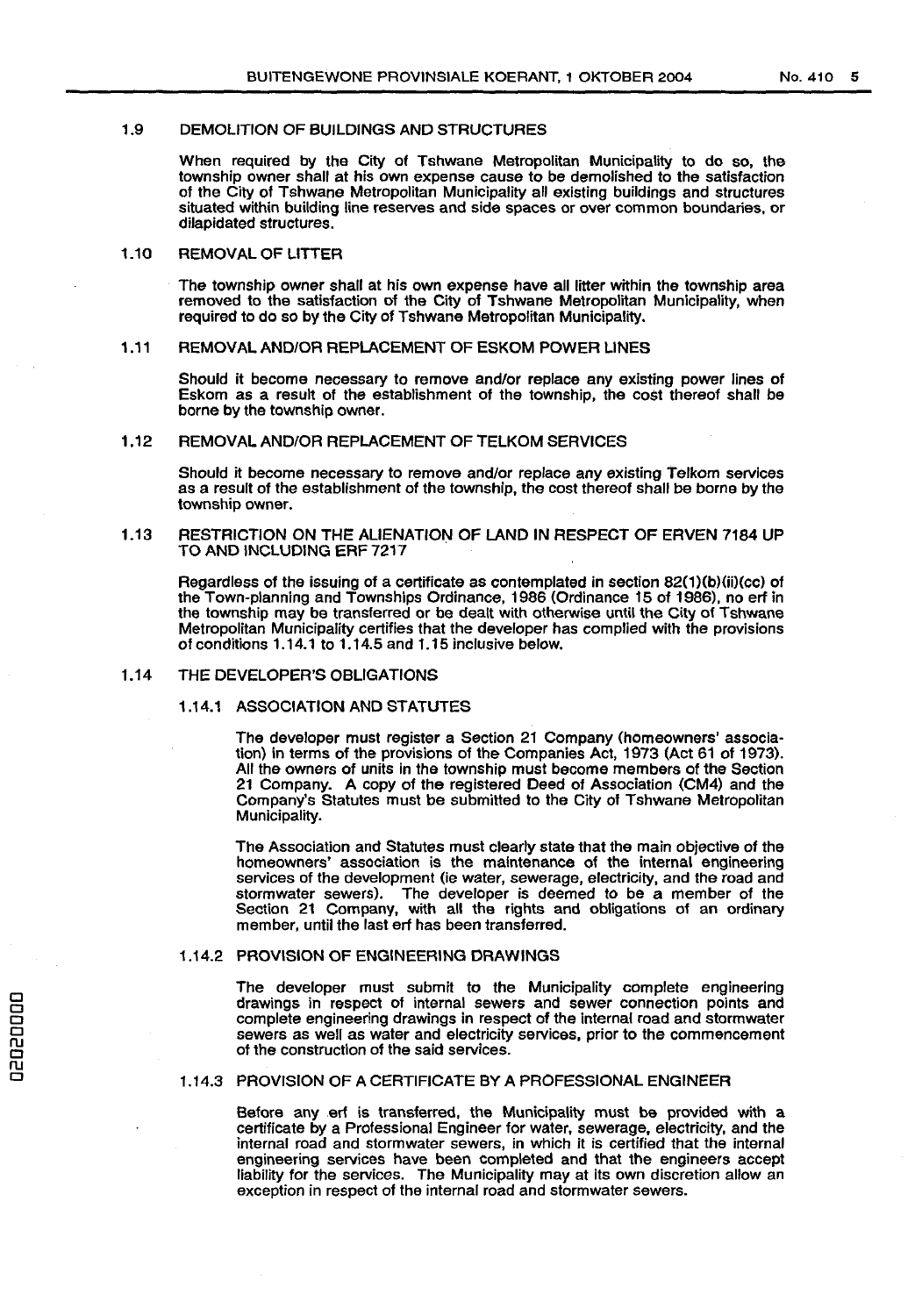If this is the case, the developer must give the Municipality an undertaking that the developer will complete this service on or before a certain date and must provide the Municipality with a guarantee issued by a recognized financial institution.

No building plans will be approved before the services are completed and (if applicable) taken over by the divisions of the Service Delivery Department.

## 1.14.4 MAINTENANCE PERIOD AND GUARANTEE

A maintenance period of 12 {twelve) months commences when the last of the internal engineering services (le water, sewerage, electricity, and the road and stormwater sewers) have been completed. The developer must furnish the Section 21 Company with a maintenance guarantee, issued by a recognized financial institution, in respect of poor workmanship and/or materials with regard to the civil engineering services and the electricity services, which guarantee must be for an amount that is equal to 5% of the contract cost of the civil services and 1 0% of the contract cost of the electrical services, and proof of this must be submitted to the Municipality.

## 1.14.5 APPROVAL OF BUILDING PLANS

No building plans will be approved before the services are completed and (if applicable) taken over by the divisions of the Service Delivery Department.

1.15 TRANSFER OF LAND TO THE SECTION 21 COMPANY {HOMEOWNERS' ASSO-CIATION)

Erf 7218 shall be transferred to the homeowners' association (Section 21 Company) by and at the expense of the township owner.

### 2. CONDITIONS OF TITLE

- 2.1 THE ERVEN MENTIONED BELOW SHALL BE SUBJECT TO THE CONDITIONS AS INDICATED, LAID. DOWN BY THE CITY OF TSHWANE METROPOLITAN MUNICIPALITY IN TERMS OF THE PROVISIONS OF THE TOWN-PLANNING AND TOWNSHIPS ORDINANCE, 1986 (ORDINANCE 15 OF 1986):
	- 2.1.1 ALL ERVEN
	- 2.1.1.1 The erf shall be subject to a servitude, 2 metre wide, for municipal services (water, sewerage, electricity and stormwater) (hereinafter referred to as "the services"), in favour of the local authority, along any two boundaries, excepting a street boundary and, in the case of a panhandle erf, an additional servitude for municipal purposes, 2 metre wide, over the entrance portion of the erf, if and when required by the local authority: Provided that the local authority may waive any such servitude.
	- 2.1.1.2 No buildings or other structures may be erected within the aforesaid servitude area and no trees with large roots may be planted within the area of such servitude or within a distance of 2 metre from it.
	- 2.1.1.3 The City of Tshwane Metropolitan Municipality shall be entitled to temporarily deposit on the land adjoining the aforesaid servitude, any material it excavates during the laying, maintenance or removal of such services and other works which in its discretion it regards necessary, and furthermore the City of Tshwane Metropolitan Municipality shall be entitled to reasonable access to the said property for the aforesaid purpose, subject to the provision that the City of Tshwane Metropolitan Municipality shall make good any damage caused during the laying, maintenance or removal of such services and other works.
	- 2.1.2 ERVEN 7202 AND 7210
	- 2.1.2.1 The erf is subject to a servitude of right of way, 2 metres wide, in favour of Erven 7184 up to and including Erf 7217, as indicated on the general plan.
	- 2.1.2.2 No buildings or other structures may be erected within the aforesaid servitude area.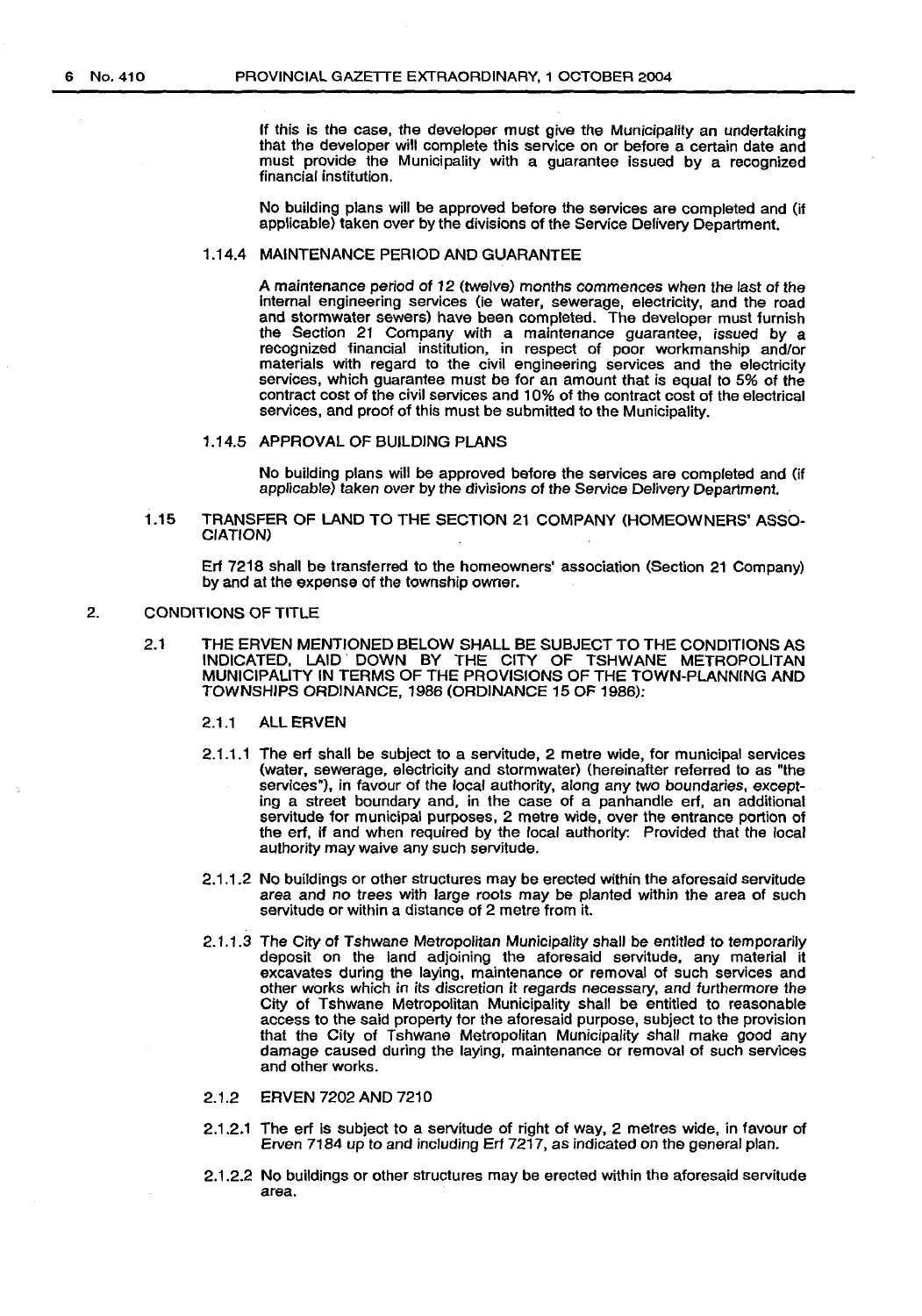## 2.1.3 ERVEN 7185, 7189 AND 7196

The erf shall be subject to a servitude for road purposes in favour of the Gauteng Department of Public Transport, Roads and Works and the City of Tshwane Metropolitan Municipality, as indicated on the general plan.

## 2.1.4 ERVEN 7184 UP TO AND INCLUDING ERF 7218

- (a) Any owner of an erf, or any subdivision thereof, or any interest therein, or any unit as defined in terms of the Sectional Titles Act 95 of 1986, shall become and shall remain a member of the HOME OWNERS ASSOCIATION and be subject to its MEMORANDUM AND ARTICLES OF ASSOCIATION until it ceases to be an owner as aforesaid. No erf or any subdivision thereof, or any interest therein, or any unit thereon, shall be transferred to any person who has not committed itself to the satisfaction of the HOME OWNERS ASSOCIATION to become a member of the HOME OWNERS ASSOCIATION.
- (b) The owner of the erf or any subdivision thereof, or any interest therein, or any unit as defined in terms of the Sectional Titles Act 95 of 1986, shall not be entitled to transfer the erf or any subdivision or any interest therein, or any unit thereon, without a clearance certificate from the HOME OWNERS ASSOCIATION that all monies have been paid.
- (c) The term HOME OWNERS ASSOCIATION in the above context shall refer to the WOODHILL LAVENDER HOME OWNERS ASSOCIATION No. 2003/007231/08 (Owners Association incorporated under Section 21 of the Companies Act).

## 2.1.5 ERVEN 7185 AND 7193

- (i) The erven shall be subject to a servitude for electricity purposes (minisubstation) 6,0m x 3,0m in extent, in favour of the Section-12 Company, as indicated on the general plan.
- (ii} No buildings or other structures may be erected within the aforesaid servitude area and no trees with large roots may be planted within the area of such servitude or within a distance of 2m from it.